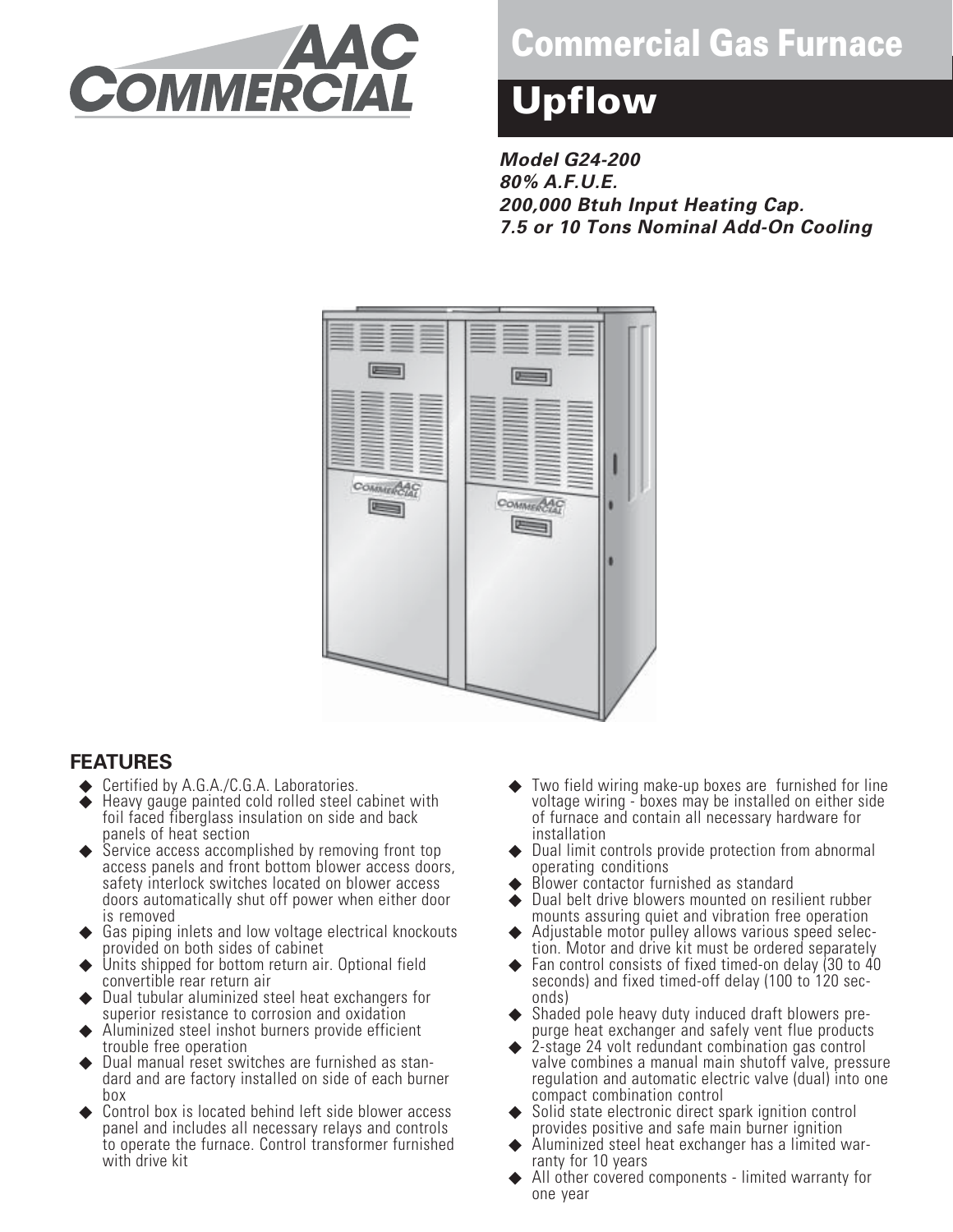

## **Specifications**

| Model No.                                                            | G <sub>24</sub> -200           |
|----------------------------------------------------------------------|--------------------------------|
| Input Btuh (kW)                                                      | 200,000 (58.6)                 |
| Output Btuh (kW)                                                     | 160,000 (46.9)                 |
| A.G.A./C.G.A. Thermal Efficiency                                     | 80%                            |
| Flue size connection diameter (number) - in. (mm) round              | $(2)$ 4 $(102)$                |
| Temperature rise range - oF (oC)                                     | $25 - 55$ (14 - 31)            |
| High static certified by A.G.A./C.G.A. - in. wg. (Pa)                | .90(224)                       |
| Gas Piping Size n.p.t. - Natural (LPG/Propane)                       | 3/4(1/2)                       |
| Blower wheel nominal diameter x width - in. (mm)                     | $(2)$ 12 x 12 (305 x 305)      |
| Blower pulley bore x diameter - in. (mm)                             | $1 \times 10$ (25 x 254)       |
| See Drive Kit Selection Table for blower motor, drive and electrical | $\ast$                         |
| information - Must order separately                                  |                                |
| Nominal cooling that can be added - Tons (kW)                        | 7.5 or 10 (26.4 or 35.2)       |
| Shipping weight - Ibs. (kg)                                          | 460 (209)                      |
| Number of packages in shipment                                       | 2 (assembled unit - drive kit) |

\***NOTE**: Transformers will match line voltage to 24 volt control transformer which is furnished with Drive Kit. Matching transformer for combustion air blowers is furnished with Drive Kit (all except 208/230 volt).

#### **Optional Accessories**

| Model No.                                      | G24-200                         |                                                    |  |  |  |
|------------------------------------------------|---------------------------------|----------------------------------------------------|--|--|--|
| <b>LPG/Propane Conversion Kit (2 required)</b> | 41L94                           |                                                    |  |  |  |
|                                                | Catalog No.                     | <b>15L02</b>                                       |  |  |  |
| <b>Filter Box</b>                              | No. & size of filter - in. (mm) | (4) 16 x 25 x 1 (406 x 635 x 25) disposable filter |  |  |  |
|                                                | Shipping weight - lbs (kg)      | 49 (22)                                            |  |  |  |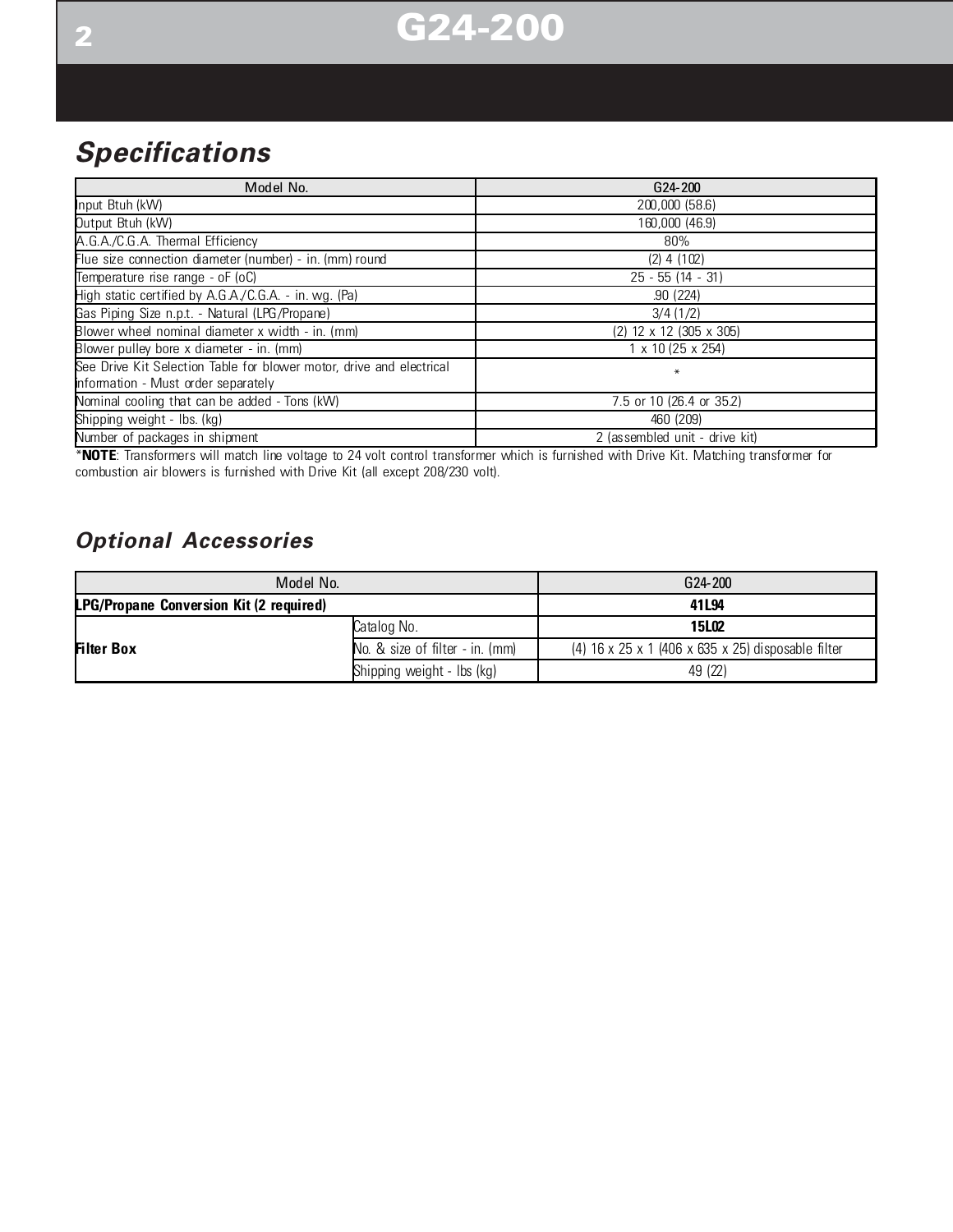### **Blower Data**

| Air            |                          | Total Static Pressure - in. w.g. (Pa) |     |                    |            |                    |            |                    |     |                    |            |                    |            |                    |            |                    |            |                    |            |                    |                |                    |
|----------------|--------------------------|---------------------------------------|-----|--------------------|------------|--------------------|------------|--------------------|-----|--------------------|------------|--------------------|------------|--------------------|------------|--------------------|------------|--------------------|------------|--------------------|----------------|--------------------|
| Volume         |                          | .10(25)                               |     | .20(50)            |            | .30(75)            |            | .40 (100)          |     | .50 (125)          |            | .60(150)           |            | .70(175)           |            | .80(200)           |            | .90 (225)          | 1.00       | (250)              |                | 1.10(275)          |
| cfm<br>(L/s)   | RPM                      | <b>BHP</b><br>(kW)                    | RPM | <b>BHP</b><br>(kW) | <b>RPM</b> | <b>BHP</b><br>(kW) | <b>RPM</b> | <b>BHP</b><br>(kW) | RPM | <b>BHP</b><br>(kW) | <b>RPM</b> | <b>BHP</b><br>(kW) | <b>RPM</b> | <b>BHP</b><br>(kW) | <b>RPM</b> | <b>BHP</b><br>(kW) | <b>RPM</b> | <b>BHP</b><br>(kW) | <b>RPM</b> | <b>BHP</b><br>(kW) | <b>RPM</b>     | <b>BHP</b><br>(kW) |
| 2400<br>(1135) | $---$                    |                                       |     | ---                | 535        | .30<br>(.22)       | 600        | .35<br>(.26)       | 665 | .45<br>(.34)       | 720        | .55<br>(41)        | 755        | .65<br>(.48)       | 825        | .75<br>(.56)       | 875        | .85<br>(.63)       | 920        | .95<br>(.71)       | 965            | 1.05<br>(.78)      |
| 2600<br>1225)  | $\sim$ $\sim$ $\sim$     |                                       |     | ---                | 545        | .35<br>.26)        | 610        | .40<br>(.30)       | 670 | .50<br>(.37)       | 725        | .60<br>.45)        | 780        | .70<br>(.52)       | 830        | .80<br>.60)        | 875        | .90<br>(.67)       | 920        | 1.00<br>(.75)      | 965            | 1.10<br>(.82)      |
| 2800<br>(1320) | $ -$                     |                                       |     | ---                | 560        | .40<br>(.30)       | 620        | .45<br>(.34)       | 680 | .55<br>(41)        | 735        | 1.05<br>(48)       | 785        | .75<br>(.56)       | 835        | .85<br>.63)        | 880        | .95<br>(.71)       | 925        | 1.05<br>(.78)      | 965            | 1.15<br>(.86)      |
| 3000<br>(1415) | $-$                      |                                       | --- | ---                | 570        | .45<br>(.34)       | 630        | .55<br>(41)        | 690 | .60<br>(45)        | 740        | .70<br>(.52)       | 790        | .90<br>(.06)       | 840        | .90<br>(.67)       | 865        | 1.00<br>(.75)      | 930        | 1.15<br>(.86)      | 970            | 1.25<br>(.93)      |
| 3200<br>(1510) | $\overline{a}$           |                                       |     |                    | 585        | .50<br>(37)        | 640        | .85<br>(.45)       | 685 | .70<br>(.52)       | 750        | .80<br>(.60)       | 800        | .90<br>(.67)       | 845        | 1.00<br>(.75)      | 890        | 1.10<br>(.82)      | 935        | 1.20<br>(.90)      | 975            | 1.35<br>(1.34)     |
| 3400<br>(1605) | $-$                      |                                       | 535 | .50<br>.37)        | 595        | .55<br>(41)        | 655        | .65<br>(.48)       | 710 | .75<br>.56)        | 760        | .85<br>(.63)       | 805        | .95<br>(.71)       | 855        | 1.05<br>(.78)      | 895        | 1.20<br>(.90)      | 940        | 1.30<br>(.97)      |                |                    |
| 3600<br>(1700) | $\overline{\phantom{a}}$ | $-$                                   | 550 | .55<br>(41)        | 610        | .65<br>(.48)       | 665        | .75<br>(.56)       | 720 | .85<br>(.63)       | 770        | .95<br>(.71)       | 815        | 1.05<br>(.78)      | 860        | 1.15<br>(.86)      | 905        | 1.25<br>( .93)     | 945        | 1.40<br>(1.04)     | ---            |                    |
| 3800<br>(1795) | --                       | ---                                   | 570 | .60<br>(.45)       | 625        | .70<br>(.52)       | 680        | .80<br>(.60)       | 730 | .90<br>(.67)       | 780        | 1.05<br>(.78)      | 825        | 1.15<br>(.86)      | 870        | 1.25<br>(.93)      | 910        | 1.35<br>(1.01)     | 955        | 1.50<br>(1.12)     |                |                    |
| 4000<br>(1890) | $\sim$ $\sim$            | $=$                                   | 585 | .70<br>.52         | 645        | .80<br>(.60)       | 695        | .90<br>(.67)       | 745 | 1.00<br>(.75)      | 790        | 1.10<br>(.82)      | 835        | 1.25<br>(.93)      | 880        | 1.35<br>(1.01)     | 920        | 1.45<br>(1.08)     | 960        | 1.60<br>(1.19)     | $\overline{a}$ |                    |
| 4200<br>(1980) | 550                      | .70<br>(.52)                          | 605 | .80<br>(.60)       | 660        | .90<br>(.67)       | 710        | 1.00<br>(.75)      | 760 | 1.10<br>(.82)      | 805        | 1.25<br>(.93)      | 850        | 1.35<br>(1.01)     | 890        | 1.45<br>(1.08)     | 930        | 1.60<br>(1.19)     | 970        | 1.70<br>(1.27)     |                |                    |
| 4400<br>(2075) | 570                      | .80<br>(.60)                          | 625 | .90<br>(.67)       | 675        | 1.00<br>(.75)      | 725        | 1.10<br>(.82)      | 770 | 1.20<br>(.90)      | 815        | 1.35<br>(1.01)     | 860        | 1.45<br>(1.08)     | 900        | 1.60<br>(1.19)     | 940        | 1.70<br>(1.27)     |            |                    |                |                    |
| 4600<br>(2170) | 590                      | .90<br>(.67)                          | 645 | 1.00<br>(.75)      | 695        | 1.10<br>(.82)      | 740        | 1.25<br>(.93)      | 785 | 1.35<br>(1.01)     | 830        | 1.45<br>(1.08)     | 870        | 1.60<br>(1.19)     | 915        | 1.75<br>(1.31)     | 950        | 1.85<br>(1.38)     |            |                    |                |                    |
| 4800<br>(2265) | 610                      | 1.00<br>(.75)                         | 660 | 1.10<br>(.82)      | 710        | 1.25<br>(.93)      | 755        | 1.35<br>(1.01)     | 800 | 1.45<br>(1.08)     | 845        | 1.60<br>(1.19)     | 885        | 1.75<br>(1.31)     | 925        | 1.85<br>(1.38)     | 965        | 2.00<br>(1.49)     |            |                    |                |                    |
| 5000<br>(2360) | 630                      | 1.10<br>(.82)                         | 680 | 1.25<br>(.93)      | 730        | 1.35<br>(1.01)     | 775        | 1.50<br>(1.12)     | 815 | 1.60<br>(1.19)     | 860        | 1.75<br>(1.31)     | 900        | 1.90<br>(1.42)     | 940        | 2.00<br>(1.49)     | 975        | 2.15<br>(1.60)     |            |                    |                |                    |

NOTE - All air data is measured external to furnace using rear return air opening without air filters in place.

**Bold text indicates 2 H.P. (1.5 kW) drive kits.**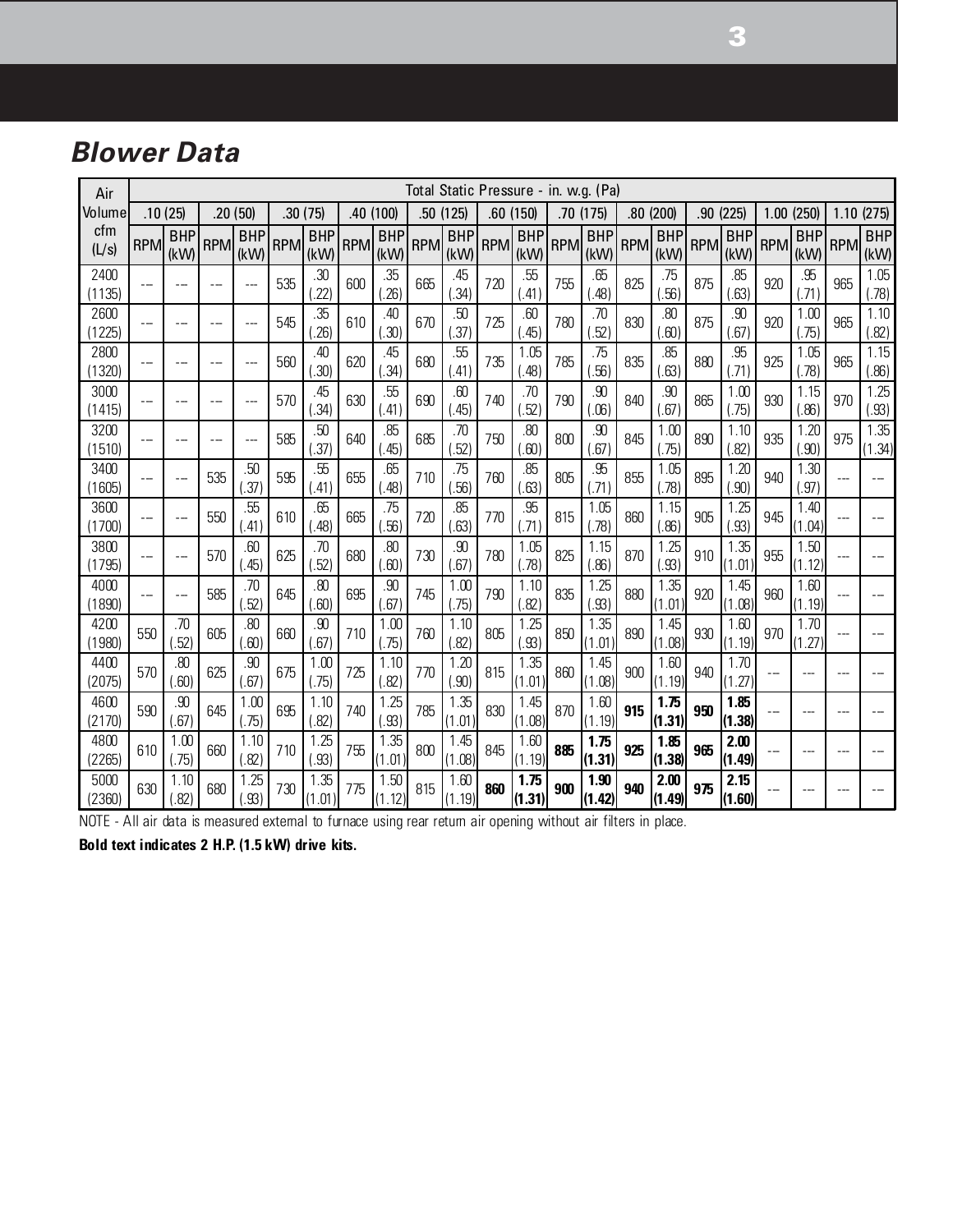# **444 G24-200**

## **Drive Kit Specifications**

| Additive<br>Cooling | Drive Kit Model No.  | Voltage &    | (kW)                 |          | Motor Output hp <sup>2</sup> Minimu- | (Motor Pulley   Pulley (in.)<br>Im Circuit (in.) & Groovel | <b>Blower</b>                      | <b>RPM</b> | Belt | Shipping<br>Weight   |
|---------------------|----------------------|--------------|----------------------|----------|--------------------------------------|------------------------------------------------------------|------------------------------------|------------|------|----------------------|
| Tons (kW)           |                      | Phase        | min.                 | $1$ max. |                                      |                                                            | & Groovel                          | Range      |      | $\mathsf{lbs.}$ (kg) |
|                     | DKG24-200-1 (13L67)  | $115v-1ph$   |                      |          | 25                                   |                                                            |                                    |            |      | 42 (19)              |
| 7.5 or 10           | DKG24-200-2 (13L68)  | $230v-1ph$   | $1.5(1.1)$ 1.7 (1.3) |          | 14                                   |                                                            |                                    |            |      | 42 (19)              |
| $(26.4 \text{ or }$ | DKG24S-200-3 (13L69) | 208/230v-3ph |                      |          | 9                                    | 7/8 x 4 3/4 - A 1 x 10 - A 535 - 772 A - 52                |                                    |            |      | 48 (22)              |
| 35.2)               | DKG24S-200-4 (13L70) | 460v-3ph     |                      |          |                                      |                                                            |                                    |            |      | 48 (22)              |
|                     | DKG24S-200-5 (13L71) | $575v-3ph$   |                      |          | 3                                    |                                                            |                                    |            |      | 48 (22)              |
|                     | DKG24-200-6 (13L72)  | 208/230v-3ph | 2(1.5)               | 2.3(1.7) | 9                                    |                                                            | $1 \times 10 - A 802 - 977 A - 52$ |            |      | 57 (26)              |
| 10(35.2)            | DKG24-200-7 (13L73)  | 460v-3ph     |                      |          | 4                                    | 7/8 x 6 - A                                                |                                    |            |      | 57 (26)              |
|                     | DKG24-200-8 (13L74)  | $575v-3ph$   |                      |          | 3                                    |                                                            |                                    |            |      | 57 (26)              |

1 Maximum usable output of motors furnished are shown. In Canada, nominal motor ouput is also maximum usable motor output. If motors of comparable output are used, keep within the service factor limitations specified on motor nameplate.

2 At rated voltages shown.

NOTE - All drive kits include matching 24 volt control transformer. All kits (except 208/230v) include matching auto-transformer for combustion air blower operation.

|      | Model |          | C17-090/120 Coil |          | Pleated Filter - 1 inl (25 mm) |          | *Disposable Filter - 1 in. (25 mm) |
|------|-------|----------|------------------|----------|--------------------------------|----------|------------------------------------|
| cfm  | L/s   | in. w.g. | Pa               | in. w.g. | Pa                             | in. w.g. | Pa                                 |
| 2400 | 1135  | .14      | 35               | .17      | 42                             | .05      | 12                                 |
| 2600 | 1225  | .16      | 40               | .18      | 45                             | .06      | 15                                 |
| 2800 | 1320  | .19      | 47               | .20      | 50                             | .07      | 17                                 |
| 3000 | 1415  | .22      | 55               | .22      | 55                             | .08      | 20                                 |
| 3200 | 1510  | .24      | 60               | .23      | 57                             | .09      | 22                                 |
| 3400 | 1605  | .27      | 67               | .25      | 62                             | .10      | 25                                 |
| 3600 | 1700  | .30      | 75               | .27      | 67                             | .10      | 25                                 |
| 3800 | 1795  | .33      | 82               | .29      | 72                             | .11      | 27                                 |
| 4000 | 1890  | .36      | 90               | .31      | 77                             | .12      | 30                                 |
| 4200 | 1980  | .38      | 95               | .34      | 85                             | .13      | 32                                 |
| 4400 | 2075  | .42      | 104              | .36      | 90                             | .14      | 35                                 |
| 4600 | 2170  | .45      | 112              | .39      | 97                             | .16      | 40                                 |
| 4800 | 2265  | .48      | 119              | .42      | 104                            | .17      | 42                                 |
| 5000 | 2360  | .51      | 127              | .44      | 109                            | .18      | 45                                 |

### **Accessory Air Resistance**

\*Furnished with filter box.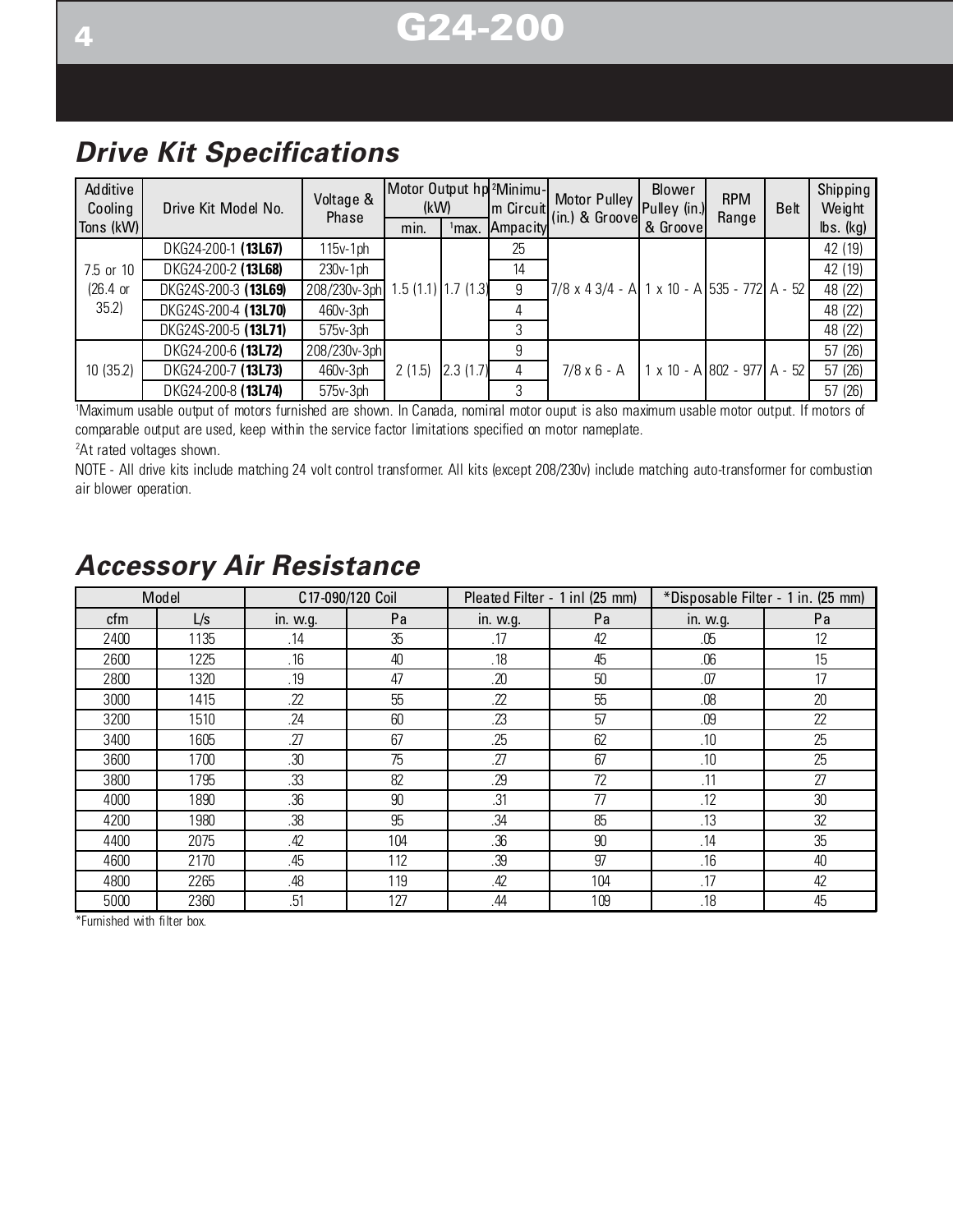### **Guide Specifications**

#### **Prepared for the guidance of architects, consulting engineers and mechanical contractors. General**

Furnish and install gas-fired up-flow furnace. The unit shall be a standard product of a firm regularly engaged in the manufacture of heatingcooling equipment. The manufacturer shall have parts and service available throughout the U.S. and Canada

The equipment shall be shipped assembled ready for necessary field connections. Blower motor and pulley shall be shipped separate and field installed. **Heating System**

Dual tubular heat exchangers and inshot type gas burners shall be constructed of aluminized steel. Controls shall consist of direct spark ignition, electronic flame sensor controls, flame rollout switches, limit controls, automatic redundant gas valves and blower prove switches on induced draft blowers. Unit shall be available for use with LPG/propane as an option. Complete service access shall be provided for controls and wiring. Shall be A.G.A. and C.G.A. design certified.

#### **Cabinet**

Shall be galvanized steel with a powdered enamel paint finish electrostatically bonded to the metal. Panels shall be insulated with not less than one inch (25 mm) thick fiberglass insulation. Openings shall be provided for power entry in bottom and sides of unit. Cabinet shall be equipped with large removable panels providing service access to interior.

#### **Service Access**

All components, wiring and inspection areas shall be completely accessible through removable panels. **Air Movers**

Centrifugal conditioned air blowers shall have statically and dynamically balanced, forwardly curved, double inlet blower wheels, permanently lubricated bearings and adjustable belt drives.

#### **Optional Accessories Filter Box**

Filter box shall be available for field installation on bottom or rear of furnaces. Filter access panel shall be provided on side and front of box. One inch (25 mm) thick disposable filters shall be furnished.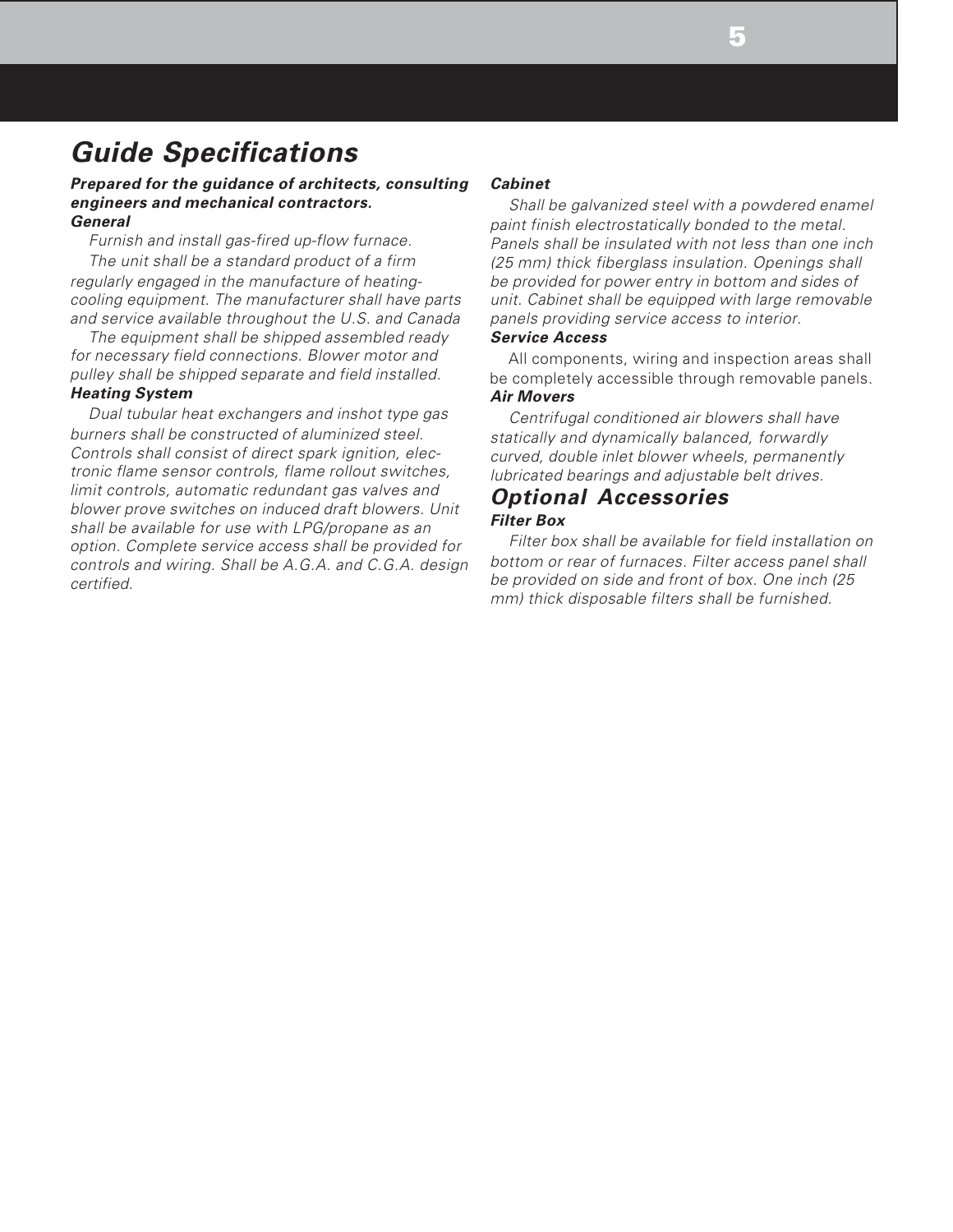# **666 G24-200**

### **Accessory Dimensions - inches (mm) Filter Box**



#### **Installation Clearances - inches (mm)**

| Sides                     | 0 (0)       |
|---------------------------|-------------|
| Rear                      | 0 (0)       |
| Top                       | 1(25)       |
| Front                     | 3(76)       |
| Floor                     | Combustible |
| Service Clearance (front) | 36 (914)    |

**NOTE - Air for combustion and supply air ventilation must conform to the methods outlined in American National Standard (ANSI-Z223.1), National Fuel Gas Code or National Standard of Canada CAN/CGA-149.2 "Installation Code for Gas Burning Appliances".**

**NOTE - In the U.S. flue sizing must conform to the methods outline in current GAMA/A.G.A. venting tables, American National Standard (ANSI-Z223.1) National Fuel Gas Code or applicable provisions of local building codes. In Canada flue sizing must conform to the methods outlined in National Standard of Canada CAN/CGA-149.1 and CAN/CGA 149.2.**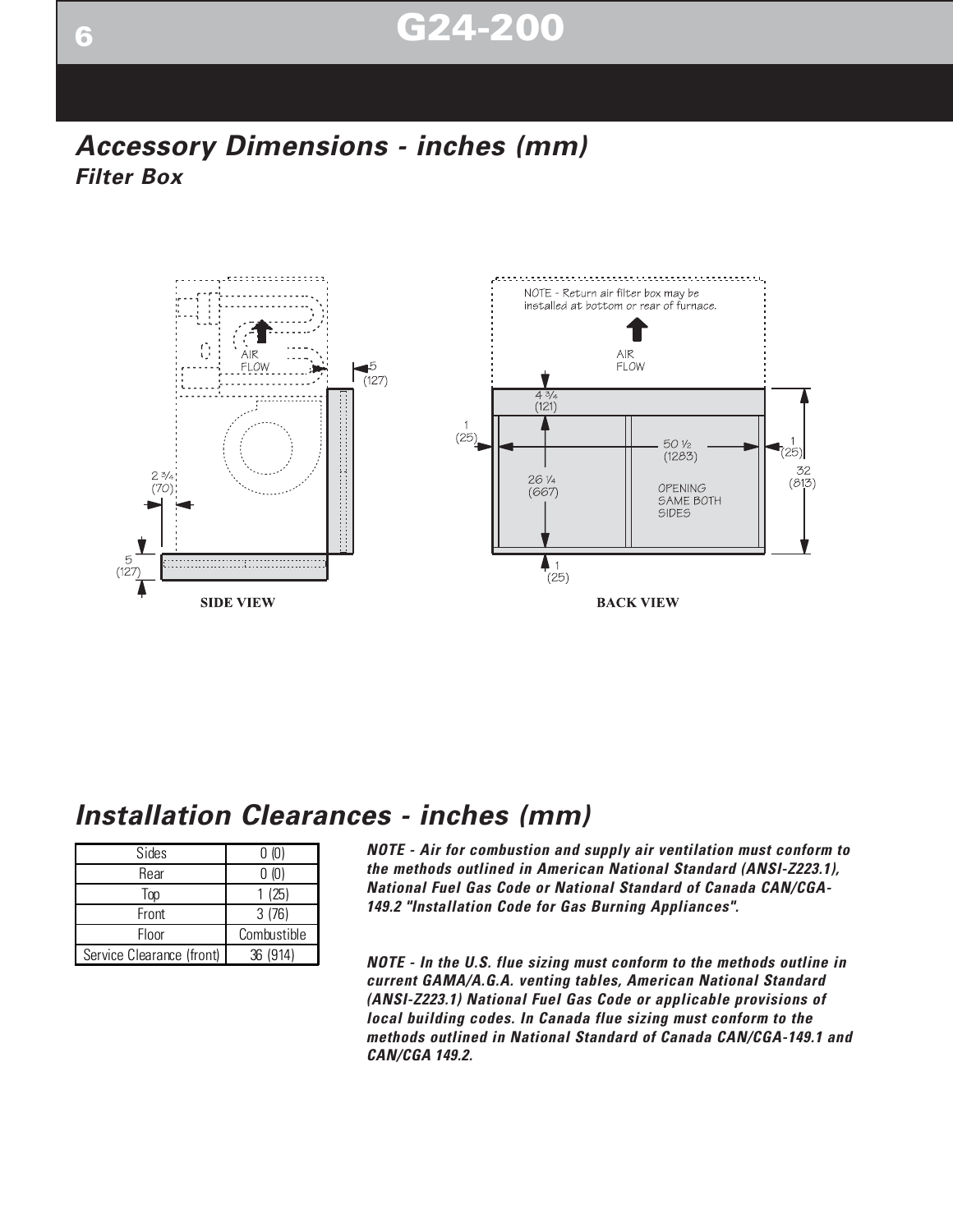**Dimensions - inches (mm)**



**7**